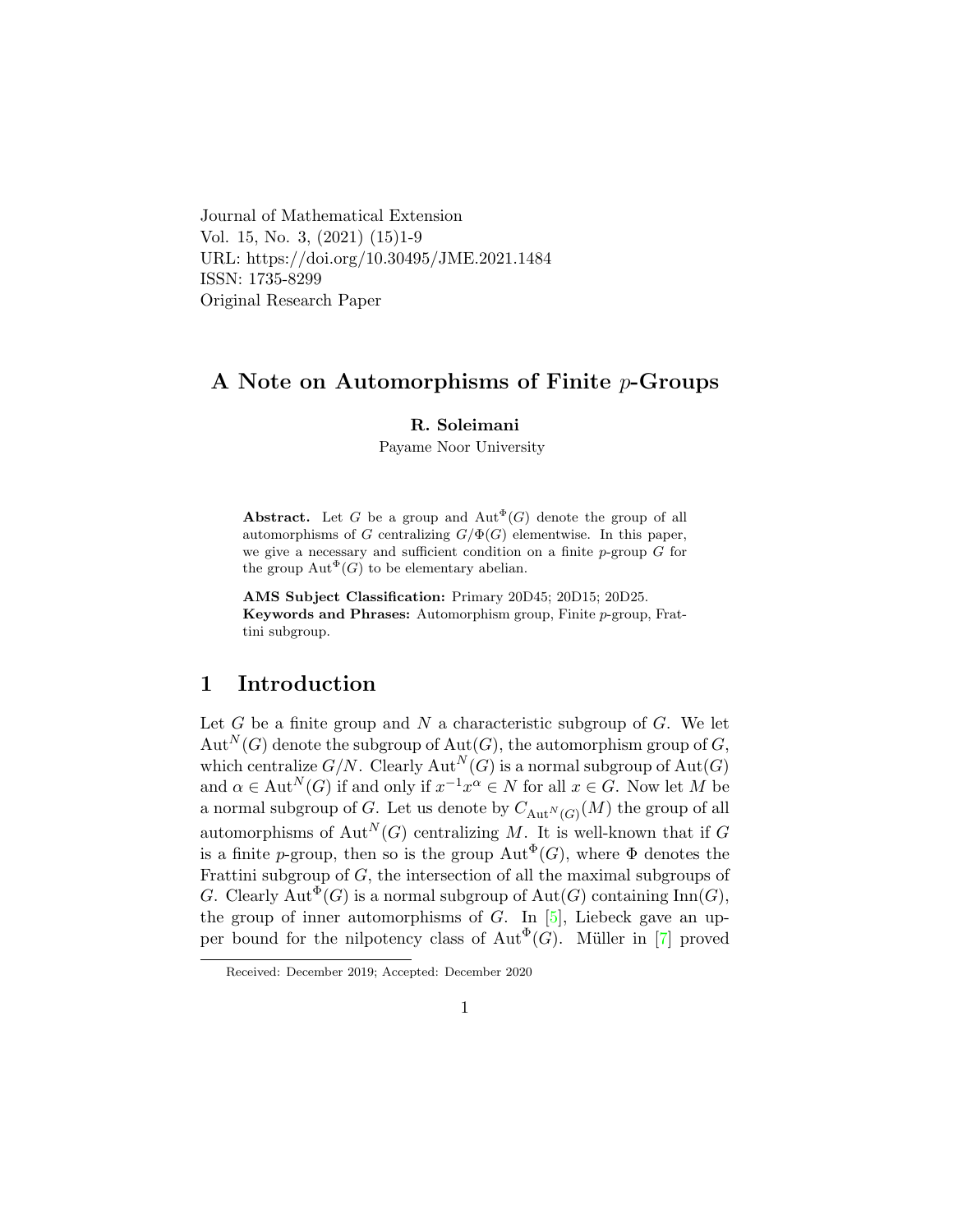#### 2 R. SOLEIMANI

that if G is a finite non-abelian p-group, then  $C_{\text{Aut}^{\Phi}(G)}(Z) = \text{Inn}(G)$  if and only if  $\Phi \leq Z$  and  $\Phi$  is cyclic, where  $Z = \overline{Z(\hat{G})}$ . This turns out that  $Aut^{\Phi}(G)/\text{Inn}(G)$  is non-trivial if and only if G is neither elementary abelian nor extraspecial. In this paper we give a necessary and sufficient condition on a finite p-group G for the group  $\mathrm{Aut}^{\Phi}(G)$  to be elementary abelian. A similar description has been made by Jafari in [\[3\]](#page-7-2) and Kaboutari Farimani and Nasrabadi in [\[4\]](#page-7-3) for the occurrence of elementary abelian group in the central automorphism group and the absolute central automorphism of finite purely non-abelian and finite p-groups, respectively.

Throughout this paper all groups are assumed to be finite groups. Our notation is standard and follows that of  $[2]$ . In particular, a p-group G is said to be extraspecial if  $G' = Z(G) = \Phi(G)$  is of order p, where  $G'$  stands for the derived subgroup of  $G$ . Also a non-abelian group that has no non-trivial abelian direct factor is said to be purely non-abelian. Recall an abelian p-group A has invariants or is of type  $(a_1, a_2, ..., a_k)$  if it is the direct product of cyclic subgroups of orders  $p^{a_1}, p^{a_2}, ..., p^{a_k}$ , where  $a_1 \ge a_2 \ge ... \ge a_k > 0$ . For a finite group  $G, \Omega_i(G)$ ,  $\exp(G)$  and  $o(x)$ respectively denote the subgroup of  $G$  generated by those  $x$  in  $G$  with  $x^{p^i} = 1$ , the exponent of G and the order of  $x \in G$ . We use  $\text{Hom}(G, A)$ to denote the group of homomorphisms of G into an abelian group A and  $\mathbb{Z}_n$  for the cyclic group of order n. Finally if  $\alpha$  is an automorphism of G and x is an element of G, we write  $x^{\alpha}$  for the image of x under  $\alpha$ .

## 2 Some Basic results

In this section we give some basic results which will be used in the rest of the paper.

**Lemma 2.1.** [\[9,](#page-7-5) Lemma 2.4] Let G be a finite group with  $\Phi(G) \leq$  $Z(G)$ . Then there is a bijection from  $\text{Hom}(G/G', \Phi(G))$  onto  $\text{Aut}^{\Phi}(G)$ associating to every homomorphism  $f: G \to \Phi(G)$  the automorphism  $\alpha_f$ by  $x^{\alpha_f} = xf(x)$  of G. In particular, if G is a p-group and  $\exp(\Phi(G)) =$ p, then  $\text{Aut}^{\Phi}(G) \cong \text{Hom}(G/G', \Phi(G)).$ 

Let G be a finite group and  $\Phi(G) \leq Z(G)$ . For any  $\alpha \in \text{Aut}^{\Phi}(G)$ , the map  $f_{\alpha}(x) = x^{-1}x^{\alpha}$  defines a homomorphism from G into  $\Phi(G)$ . By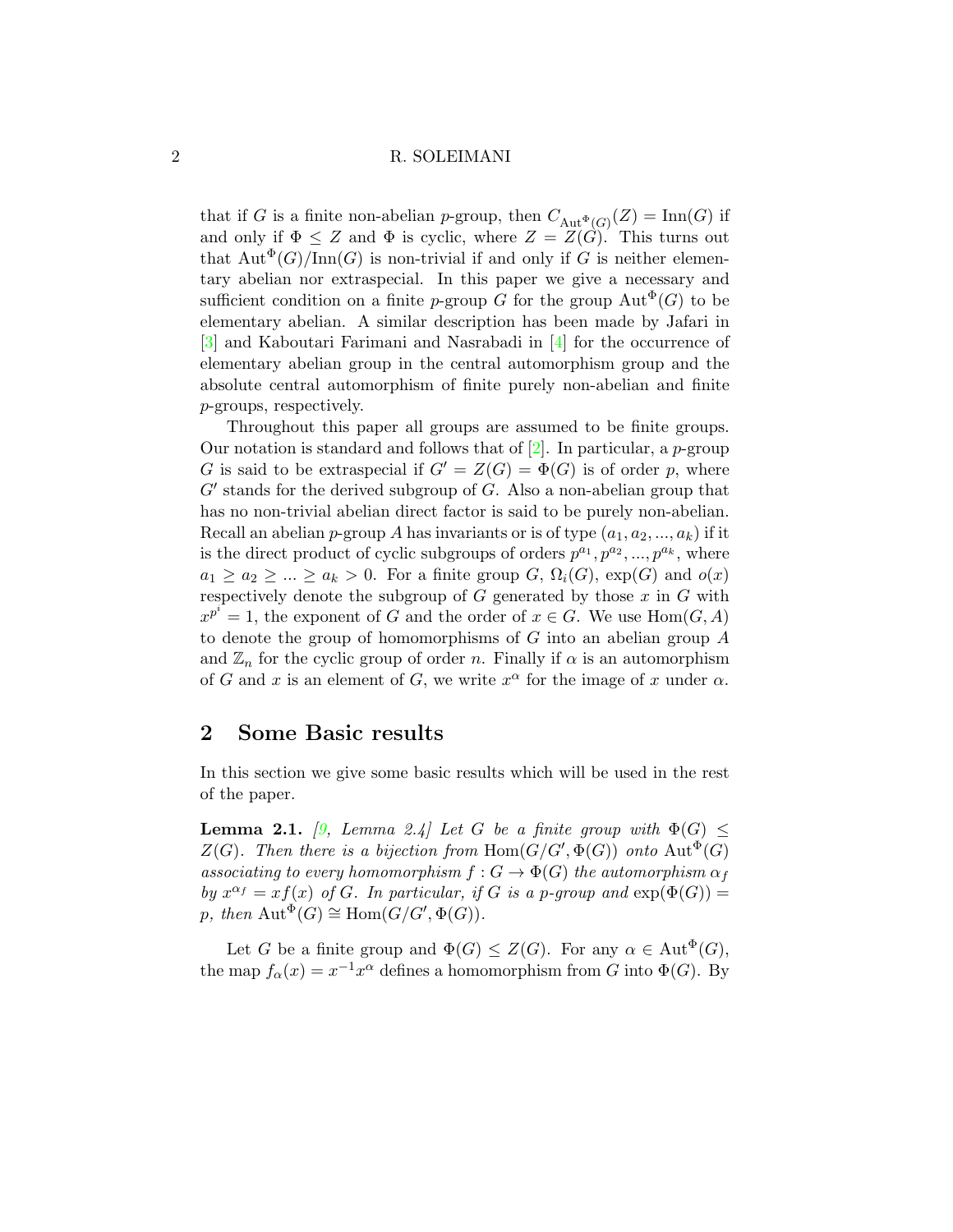Lemma 2.1, the mappings  $\alpha \mapsto f_\alpha$  and  $f \mapsto \alpha_f$  are inverses of each other, so that a bijection between  $\text{Aut}^{\Phi}(G)$  and  $\text{Hom}(G, \Phi(G))$  exists. Hence  $\mathrm{Aut}^{\Phi}(G) = {\alpha_f | f \in \mathrm{Hom}(G, \Phi(G)) }$  and  $|\mathrm{Aut}^{\Phi}(G)| = |\mathrm{Hom}(G, \Phi(G))|$ . We note that if  $f, g \in \text{Hom}(G, \Phi(G))$ , then  $\alpha_f \alpha_g = \alpha_g \alpha_f$  if and only if  $f \circ q = q \circ f$ .

We recall that if  $X \leq \Phi(G) \leq Z(G)$  and  $A/G'$  is a direct factor of  $G/G'$ , then any element f of  $\text{Hom}(A/G', X)$  induces an element f of  $Hom(G/G', X)$  which is trivial on the complement of  $A/G'$  in  $G/G'$ . To simplify the notation we shall identify  $f$  with the corresponding homomorphism from  $G$  into  $X$  which is induced by  $f$ . Throughout the paper we shall make use of this convention without any further explanation.

As an application of Lemma 2.1, we get the following corollary.

**Corollary 2.2.** [\[1,](#page-7-6) Lemma 3.2] Let G be a finite p-group. Then  $\text{Aut}^{\Phi}(G)$  = 1 if and only if G is elementary abelian.

**Proof.** Let  $\text{Aut}^{\Phi}(G) = 1$ . Since  $\text{Inn}(G) \leq \text{Aut}^{\Phi}(G)$ , it follows that G is abelian and by Lemma 2.1,  $\Phi(G) = 1$ , which shows that G is elementary abelian. The converse is evident.  $\Box$ 

In proving the following lemma, we have used the argument given by Jafari  $([3, \text{Lemma } 2.2]).$  $([3, \text{Lemma } 2.2]).$  $([3, \text{Lemma } 2.2]).$ 

**Lemma 2.3.** Let G be a finite group with  $\Phi(G) \leq Z(G)$ ,  $\Phi(G) = X_1 \times Y_2$  $X_2$  and  $G/G' = A_1/G' \times A_2/G'$ . If for  $1 \leq i, j \leq 2$ ,

$$
B_{ij} = \{ \alpha_f | f \in \text{Hom}(A_i/G', X_j) \},
$$

then

- (i) the subgroups  $B_{ij}$  of  $\text{Aut}^{\Phi}(G)$  having mutually trivial intersections,
- (ii)  $|B_{ij}| = |\text{Hom}(A_i/G', X_j)|$  and  $|\text{Aut}^{\Phi}(G)| = |B_{11}||B_{21}||B_{12}||B_{22}|$ ,
- (iii)  $\text{Aut}^{\Phi}(G) = B_{11}B_{21}B_{12}B_{22}$ ,
- (iv) Aut<sup> $\Phi$ </sup>(G) is abelian if and only if  $[B_{ij}, B_{kl}] = 1$  for  $i, j, k, l \in \{1, 2\},$
- (v) if Aut<sup> $\Phi$ </sup>(G) is abelian, then Aut<sup> $\Phi$ </sup>(G) =  $B_{11} \times B_{21} \times B_{12} \times B_{22}$ .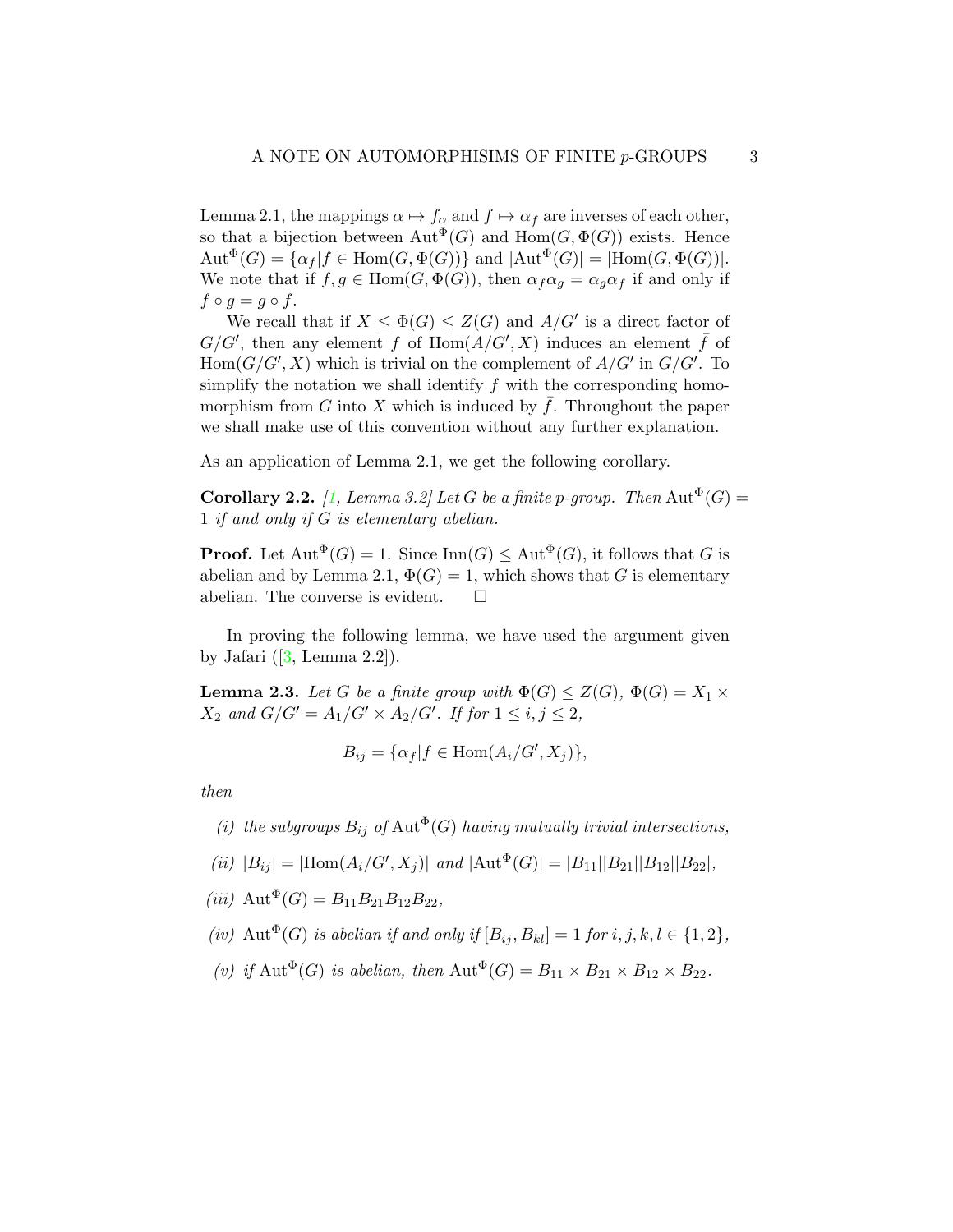Proof. (i) It is straightforward.

(ii) This is immediate by using Lemma 2.1.

(iii) It is readily seen that the correspondence  $\psi : B_{11} \times B_{21} \times B_{12} \times B_{22} \rightarrow$  $B_{11}B_{21}B_{12}B_{22}$  defined by  $(\alpha_f, \alpha_g, \alpha_h, \alpha_k) \mapsto \alpha_f \alpha_g \alpha_h \alpha_k$  is one-to-one. Hence  $|\text{Aut}^{\Phi}(G)| = |B_{11} \times B_{21} \times B_{12} \times B_{22}| \leq |B_{11}| |B_{21}| |B_{12}| |B_{22}|,$ which shows that  $\text{Aut}^{\Phi}(G) = B_{11}B_{21}B_{12}B_{22}$ , as required. (iv)-(v) These are easily proved.  $\square$ 

# 3 Elementary Abelian p-Groups of The  $\mathrm{Aut}^\Phi(G)$

In this section, we determine the finite p-group G for the group  $\mathrm{Aut}^{\Phi}(G)$ to be elementary abelian. By Corollary 2.2, we may assume that  $G$  is not an elementary abelian.

First we consider the case when  $p$  is odd and  $G$  be a finite  $p$ -group.

**Theorem 3.1.** Let G be a finite p-group, p odd, then  $\text{Aut}^{\Phi}(G)$  is elementary abelian if and only if  $\Phi(G) \leq Z(G)$  and  $\exp(G/G') = p$  or  $\exp(\Phi(G)) = p.$ 

**Proof.** Suppose that  $Aut^{\Phi}(G)$  is elementary abelian *p*-group. Then  $\Phi(G) \leq Z(G)$  and  $\exp(G') = p$  by [\[6,](#page-7-7) Lemma 0.4]. Now since the map  $\alpha: g \mapsto g^{p+1}$ , defines an automorphism of G which lies in Aut<sup> $\Phi$ </sup>(G), we see that  $\exp(G) \leq p^2$  and so  $\exp(G/G') = p$  or  $\exp(\Phi(G)) = p$ .

Conversely, suppose that  $\Phi(G) \leq Z(G)$ . If  $\exp(G/G') = p$ , then  $\Phi(G) = G'$  and  $\text{Aut}^{\Phi}(G) = \text{Aut}^{\dot{G}'}(G) \cong \text{Hom}(G/G', G'), \text{ by } [8, \text{ Lemma}$  $\text{Aut}^{\Phi}(G) = \text{Aut}^{\dot{G}'}(G) \cong \text{Hom}(G/G', G'), \text{ by } [8, \text{ Lemma}$  $\text{Aut}^{\Phi}(G) = \text{Aut}^{\dot{G}'}(G) \cong \text{Hom}(G/G', G'), \text{ by } [8, \text{ Lemma}$ 3.1], which implies that  ${\rm Aut}^{\Phi}(G)$  is elementary abelian. If  $\exp(\Phi(G))$  = p, then by Lemma 2.1, the result follows at once.  $\square$ 

The following definition is taken from [\[3\]](#page-7-2).

**Definition 3.2.** Let G be a finite abelian p-group and  $G = A \times B$  with  $B \cong \mathbb{Z}_p \times ... \times \mathbb{Z}_p$ . Then B is said to be an elementary part of G. Also if A is cyclic of order  $p^n$  with  $n > 1$ , then it is called a cyclic part of G.

**Lemma 3.3.** Let G be a finite p-group with  $\Phi(G) \leq Z(G)$ . Suppose that  $A/G'$  and X are direct factors of  $G/G'$  and  $\Phi(G)$ , respectively and  $T = {\alpha_f | f \in Hom(A/G', X)}$ . If  $exp(A/G') = p$  or  $exp(X) = p$  and G' contains an elementary part of  $\Phi(G)$ , then T is elementary abelian.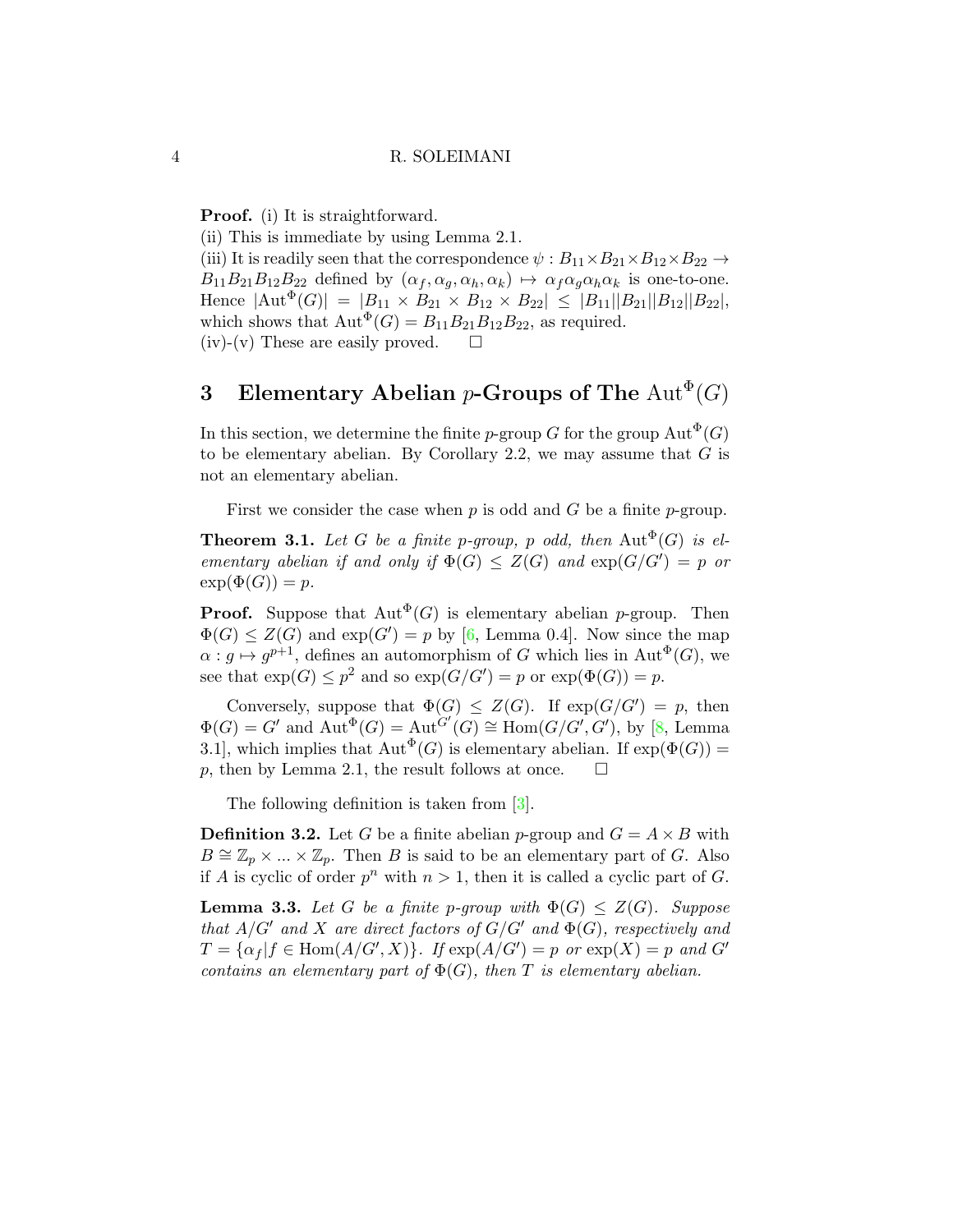**Proof.** It is easy to see that the map  $\varphi$ : Hom $(A/G', X) \to T$  defined by  $f \mapsto \alpha_f$  is one-to-one. Suppose that  $G/G' = L/G' \times A/G'$ ,  $y \in G$  and  $f, g \in \text{Hom}(A/G', X)$ . If  $\exp(A/G') = p$ , then  $f \circ g(y) = f(g(y)G') = 1$ , since

$$
g(y)G' \in \Phi(G)/G' = \Phi(G/G') \leq \Phi(L/G').
$$

Also if  $exp(X) = p$ , then  $f \circ g(y) = f(g(y)G') = f(G') = 1$ , since an elementary part of  $\Phi(G)$  is contained in G'. Hence  $\varphi$  is an isomorphism from  $\text{Hom}(A/G', X)$  onto T, so the result follows.  $\square$ 

**Notation.** Let G be a finite p-group with  $\Phi(G) \leq Z(G)$ ,  $G/G' =$  $\langle aG' \rangle \times B/G'$  and  $x \in \Phi(G)$  with  $o(x) | o(aG')$ . We define the map  $f \in \text{Hom}(G/G', \Phi(G))$  by  $f : a^i G' \mapsto x^i \ (i \geq 0)$ , which is trivial on the complement of  $\langle aG' \rangle$  and denote it by  $f_{a,x}$  in the rest of the paper.

We next consider the case  $p = 2$  and give a necessary and sufficient condition on a 2-group G for the group  $\mathrm{Aut}^{\Phi}(G)$  to be elementary abelian.

**Theorem 3.4.** Let G be a finite 2-group. Then  $\text{Aut}^{\Phi}(G)$  is elementary abelian if and only if  $\Phi(G) \leq Z(G)$  and one of the following conditions holds:

- (i)  $\exp(G/G') = 2 \text{ or } \exp(\Phi(G)) = 2;$
- (ii)  $\exp(\Phi(G)) = 4$  and  $(n, n_1, n_2, ..., n_s)$ , where  $n > 1$ , and  $n_i = 1$ for  $1 \le i \le s$ , and  $(m, m_1, m_2, ..., m_r)$ , where  $m > 1$  and  $m_i = 1$ for  $1 \leq i \leq r$ , be the invariants of of  $G/G'$  and  $\Phi(G)$ , respectively. Furthermore  $G'$  contains an elementary part of  $\Phi(G)$ , and if an elementary part of  $\Phi(G)$  is equal to G', then  $\exp(G/G') = 8$ ; otherwise,  $\exp(G/G') = 4$ .

**Proof.** Since  $\text{Aut}^{\Phi}(G)$  is elementary abelian,  $\Phi(G) \leq Z(G)$  and by [\[6,](#page-7-7) Lemma 0.4,  $\exp(G') = 2$ . Let  $\exp(G/G') = 2^n$   $(n > 1)$ ,  $\exp(\Phi(G)) = 2^m$  $(m > 1)$  and suppose that  $aG'$  is an element of order  $2^n$  in  $G/G'$ . Setting  $G/G' = \langle aG' \rangle \times K/G'$  and assume that  $x \in \Phi(G)$  such that  $o(x) = 4$ . We let  $xG' = a^t k G'$ , where  $t \geq 0$  and  $k \in K$ . If  $2 \nmid t$ , then  $\langle aG' \rangle = \langle a^t G' \rangle$ , whence  $G/G' = \langle xG'\rangle(K/G')$ . Since  $\langle xG'\rangle \leq \Phi(G/G')$ , it follows that  $G/G' = K/G'$ , a contradiction. By taking the homomorphisms  $f_{a,a^2}$  and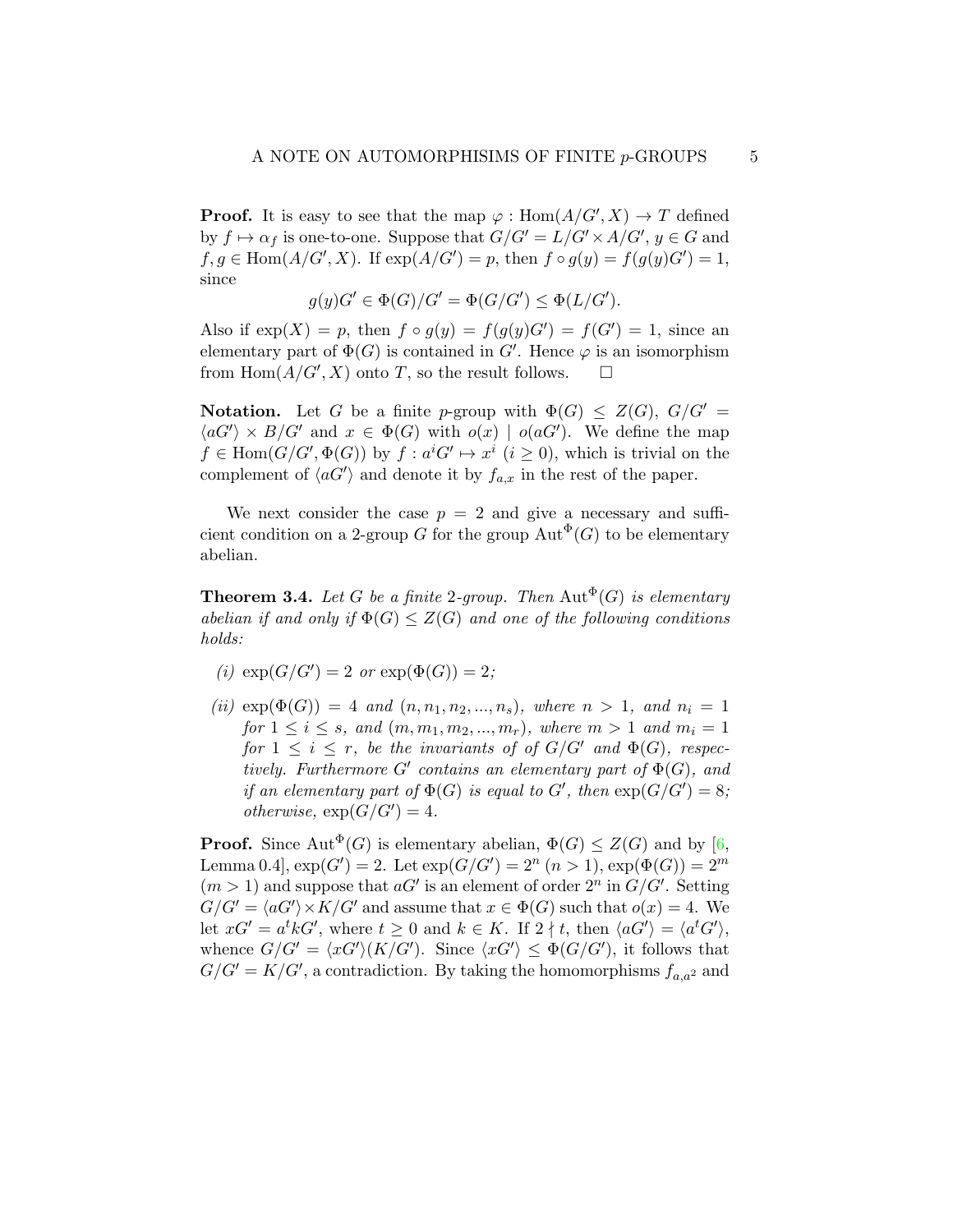#### 6 R. SOLEIMANI

 $g = f_{a,x}$  from  $G/G'$  into  $\Phi(G)$ , we deduce that  $o(a) \leq 8$  and  $t/2$  is odd, because  $a^{\alpha_g}^2 = ax^{t+2}$ . Next, we claim that  $K/G'$  is elementary abelian. To see this, if  $exp(K/G') = 2^l, l > 1$  and  $uG'$  is an element of order  $2^l$ in  $K/G'$ , then we write  $G/G' = \langle aG' \rangle \times \langle uG' \rangle \times K_1/G'$ . By considering the homomorphisms  $f_{a,u^2}$  and  $f_{u,a^2}$  from  $G/G'$  into  $\Phi(G)$ , we find that  $o(u) = 4$  and  $n = 2$ . Therefore we may assume that  $l = 2$  and setting  $xG' = a^t u^r k_1 G'$ , where  $k_1 \in K$ . By taking the homomorphism  $h = f_{u,x}$ from  $G/G'$  into  $\Phi(G)$ , we deduce that  $2 | r$  and  $r/2$  is odd, because  $u^{\alpha_h^2} = ux^{r+2}$ . Now

$$
h \circ g(a) = h \circ g(aG') = h(x) = h(xG') = h(a^t u^r k_1 G') = x^r \neq 1 = g \circ h(a),
$$

a contradiction. This shows that  $G/G'$  is of type  $(n, n_1, n_2, ..., n_s)$ , where  $n > 1$  and  $n_i = 1$  for  $1 \leq i \leq s$ . Next, we note that  $\Phi(G)$  has invariants  $(m, m_1, m_2, \ldots, m_r)$ , where  $m > 1$  and  $m_i = 1$  for  $1 \leq i \leq r$ . To see this, let  $x_1, x_2 \in \Phi(G)$  such that  $o(x_1) = o(x_2) = 4$ . It is sufficient to prove that  $\langle x_1 \rangle \bigcap \langle x_2 \rangle \neq 1$ . Otherwise, since  $x_1 G' \neq G'$ , it follows that  $x_1 G' \in$  $\Phi(G/G') \leq \langle a^2G' \rangle$  and so  $x_1G' = a^{2i}G'$ , where  $i \in \{1,3\}$ , similarly  $x_2G' = a^{2j}G'$ , with  $j \in \{1,3\}$ . Therefore by setting the homomorphisms  $f = f_{a,x_1}$  and  $h = f_{a,x_2}$  from  $G/G'$  into  $\Phi(G)$ , we observe that for  $i \in \{1,3\},\$ 

$$
h \circ f(a) = h \circ f(aG') = h(x_1) = h(x_1G') = h(a^{2i}G') = x_2^{2i},
$$

and for  $j \in \{1,3\},\$ 

$$
f \circ h(a) = f \circ h(aG') = f(x_2) = f(x_2G') = f(a^{2j}G') = x_1^{2j}.
$$

It follows that  $x_1^{2j} = x_2^{2i}$ , a contradiction. Hence  $\langle x_1 \rangle \bigcap \langle x_2 \rangle \neq 1$ , as required.

To continue the proof, suppose that  $\langle b \rangle$  is a cyclic part of  $\Phi(G)$ . We choose an element x of order 4 in  $\langle b \rangle$ . Since  $xG' \neq G'$ , it follows that  $xG' \in \Phi(G/G') \leq \langle aG' \rangle$ . Writing  $xG' = a^tG'$ , where  $t > 0$ . According the previously-mentioned points and by setting the homomorphism  $f_{a,x}$ , we find that 2 | t and  $t/2$  is odd. Therefore  $o(xG') = o(a^tG') = 2^{n-1}$ and so  $\Phi(G/G') = \Phi(G)/G' = \langle xG' \rangle$ . We show that G' contains an elementary part of  $\Phi(G)$ . Let u be any element of order 2 in  $\Phi(G)$ . Since  $uG' \in \langle xG' \rangle$ , it follows that  $\Omega_1(\Phi(G)) \leq \langle x \rangle G'$  and hence  $\Phi(G)$  =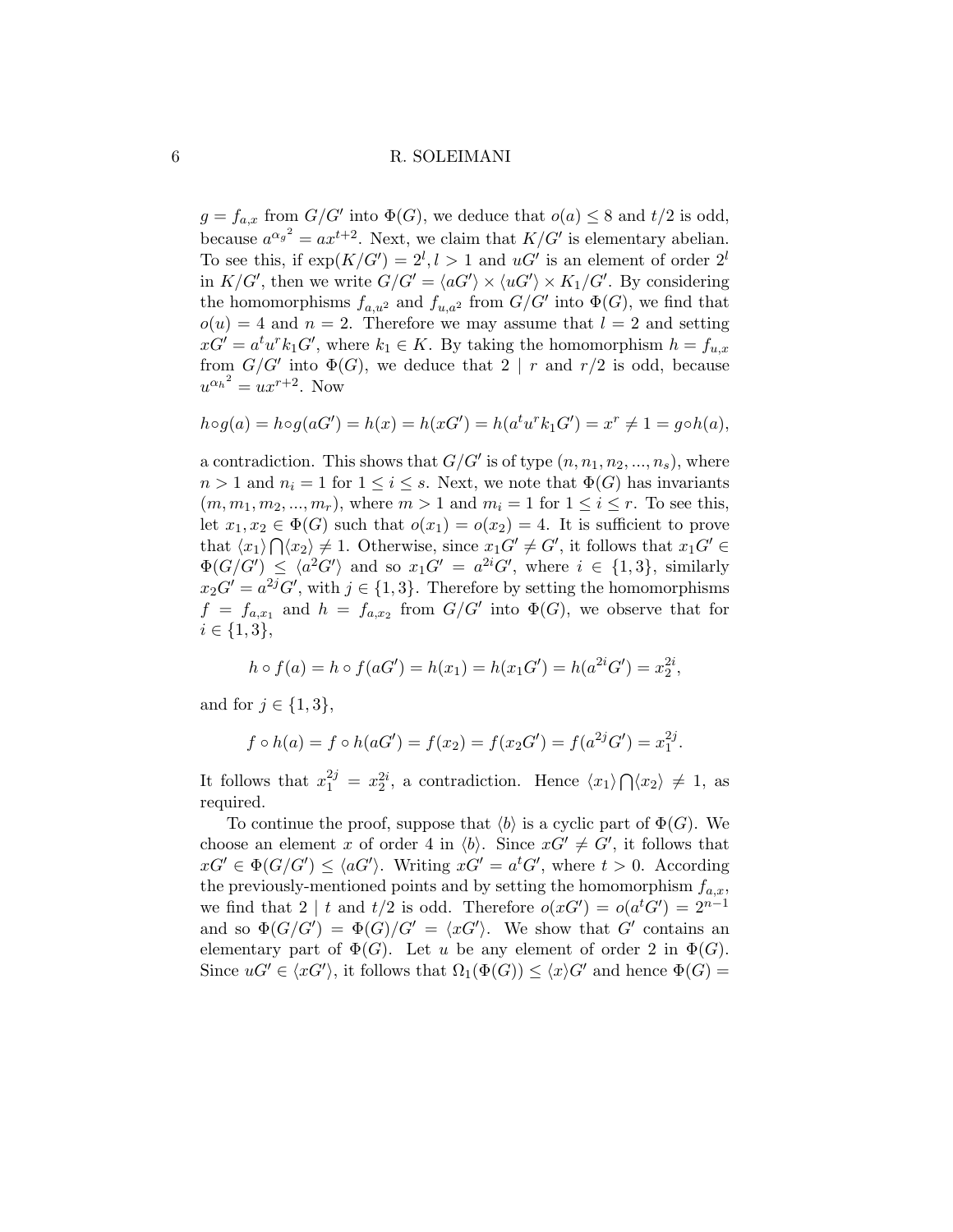$\langle b \rangle \Omega_1(\Phi(G)) = \langle b \rangle G'$ . We are now choose a subgroup A of G' such that  $\Phi(G) = \langle b \rangle \times A$ , which shows that an elementary part of  $\Phi(G)$  is contained in G'. Since  $|\langle b \rangle \bigcap G'| \leq 2$ , we distinguish two cases.

First we assume that  $|\langle b \rangle \bigcap G'| = 1$ . In this case  $\Phi(G) = \langle b \rangle \times G'$ and an elementary part of  $\Phi(G)$  is equal to  $G'$ . So we deduce that that  $n=3$  and  $m=2$ .

In the other case,  $\langle b \rangle \bigcap G' = \langle x^2 \rangle$  and  $o(xG') = 2$ , from which we get  $n = m = 2$ . Now let u be any element of order 2 in  $\Phi(G)$ . Hence  $uG' \in \langle xG' \rangle$ . If  $uG' = xG'$ , then  $o(x) = 2$ , a contradiction. Therefore  $u \in G'$  and G' contains an elementary part of  $\Phi(G)$ .

Conversely, assume that  $\Phi(G) \leq Z(G)$ . If (i) holds, then by similar argument that was applied for Lemma 3.1, we observe that  $Aut^{\Phi}(G)$  is elementary abelian.

Now suppose that (ii) holds. We write  $G/G' = \langle aG' \rangle \times K/G'$  and  $\Phi(G) = \langle b \rangle \times H$ , where  $\langle aG' \rangle$  and  $\langle b \rangle$  are cyclic parts of  $G/G'$  and  $\Phi(G)$ , respectively. First we assume that  $o(aG') = 8$  and  $o(b) = 4$ . Since G' and an elementary part of  $\Phi(G)$  coincide,  $o(bG') = 4$  and so  $bG' = a^{2l}G'$ , where  $l \in \{1,3\}$ . Let  $X_1 = \langle b \rangle$ ,  $X_2 = H$ ,  $A_1/G' = \langle aG' \rangle$ ,  $A_2 = K$  and for  $1 \le i, j \le 2$ ,  $B_{ij} = {\alpha_f | f \in Hom(A_i/G', X_j)}$ .

We are able to show that  $[B_{11}, B_{22}] = 1$ ; the other cases are treated similarly. To do this, assume that  $\alpha_f \in B_{11}$ ,  $\alpha_g \in B_{22}$ , where  $f =$  $f_{a,b^t}$ ,  $0 \le t \le 3$  and  $g \in \text{Hom}(A_2/G', X_2)$ . Then

$$
g \circ f(a) = g(b^t) = g(b^t G') = g(a^{2lt} G') = 1 = f(G') = f \circ g(a),
$$

where  $l \in \{1,3\}$  and for  $k \in K$ ,

$$
g \circ f(k) = g \circ f(kG') = g(G') = 1 = f(G') = f \circ g(kG') = f \circ g(k),
$$

since an elementary part of  $\Phi(G)$  is equal to G'. This shows that  $\alpha_f \alpha_g =$  $\alpha_q \alpha_f$  and so  $[B_{11}, B_{22}] = 1$ . Therefore  $\text{Aut}^{\Phi}(G)$  is abelian, by using Lemma 2.3(iv). We claim that each non-trivial element of  $B_{11}$  is of order 2; by Lemma 3.3, the other groups are elementary abelian. To see this, let  $\alpha_f \in B_{11}$  where  $f = f_{a,b^t}$ ,  $0 \le t \le 3$ . Then for  $l \in \{1,3\}$ ,

$$
a^{\alpha_f^2} = (ab^t)^{\alpha_f} = (ab^t)b^tb^{2lt} = ab^{2t(1+l)} = a,
$$

as required, which together with Lemma 2.3(v),  $\mathrm{Aut}^\Phi(G) = B_{11} \times B_{21} \times$  $B_{12} \times B_{22}$ . Now the result follows at once.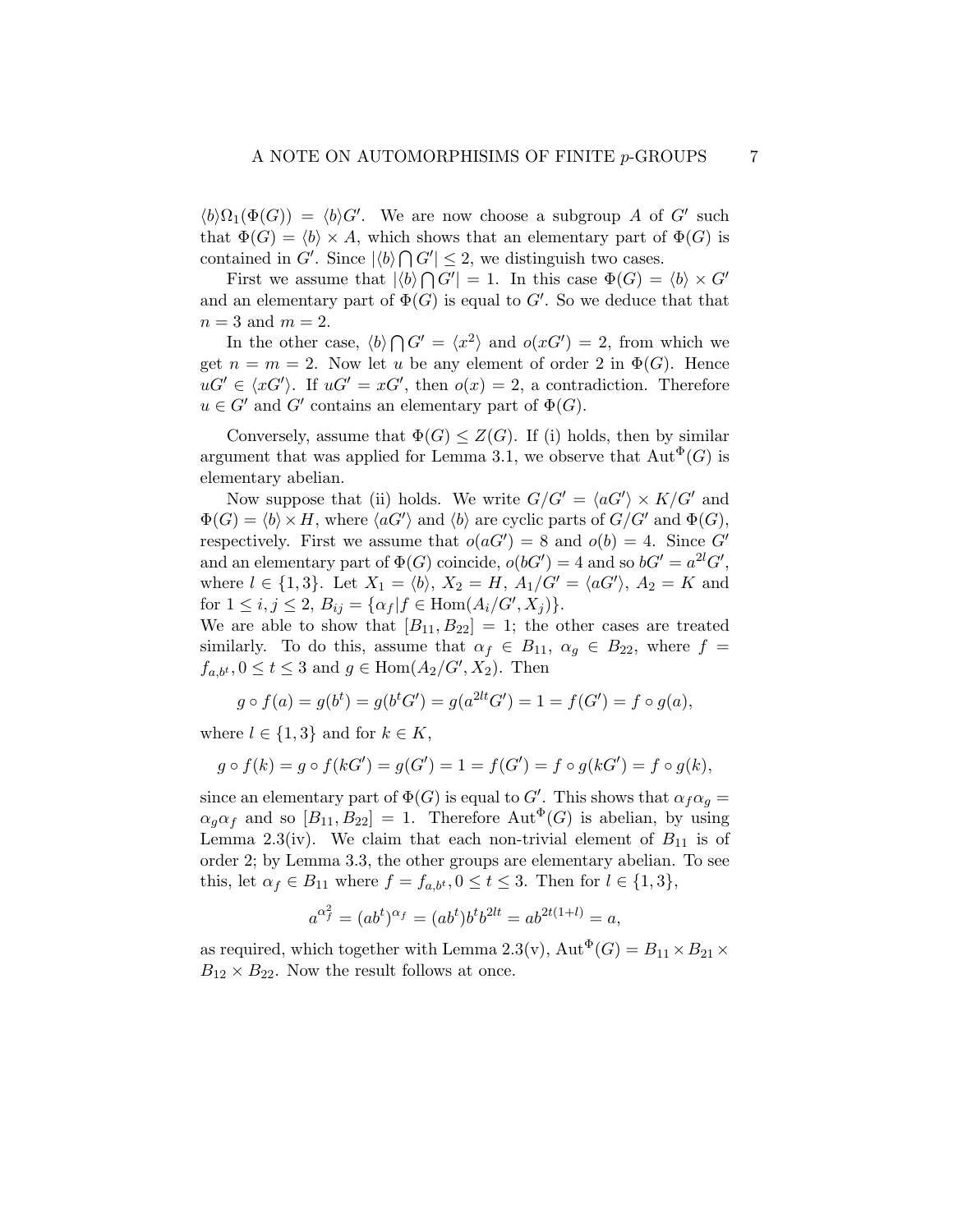#### 8 R. SOLEIMANI

For the other case, since  $\exp(G/G') = 4$ , it follows that  $o(bG') = 2$ and hence  $bG' = a^2 G'$ . We omit the proof which is quite similar to the previous case.  $\Box$ 

#### Acknowledgements

The author is grateful to the referees for his/her valuable suggestions. The paper was revised according to these comments. This research was in part supported by a grant from Payame Noor University.

# References

- <span id="page-7-6"></span>[1] S. Fouladi and R. Orfi, On the nilpotency class of the automorphism group of some finite p-groups, Bull. Iran. Math. Soc., 37(3) (2011), 281-289.
- <span id="page-7-4"></span>[2] D. J. Gorenstein, Finite Group, Harper and Row, New York (1968).
- <span id="page-7-2"></span>[3] M. H. Jafari, Elementary abelian p-groups as central automorphism groups. Comm. Algebra, 34 (2006), 601-607.
- <span id="page-7-3"></span>[4] Z. Kaboutari Farimani and M. M. Nasrabadi, Finite p-groups in which each absolute central automorphism is elementary abelian, Mathematika, 32(2) (2016), 87-91.
- <span id="page-7-0"></span>[5] H. Liebeck, The automorphism group of finite  $p$ -groups, J. Algebra, 4 (1966), 426-432.
- <span id="page-7-7"></span>[6] M. Morigi, On the minimal number of generators of finite nonabelian p-groups having an abelian automorphism group, Comm. Algebra, 23 (1995), 2045-2065.
- <span id="page-7-1"></span>[7] O. Müller, On p-automorphisms of finite p-groups, Arch. Math., 32 (1979), 533-538.
- <span id="page-7-8"></span>[8] R. Soleimani, On some p-subgroups of automorphism group of a finite p-group, Vietnam J. Math., 36(1) (2008), 63-69.
- <span id="page-7-5"></span>[9] R. Soleimani, Automorphisms of a finite p-group with cyclic Frattini subgroup, Int. J. Group Theory, 7(4) (2018), 9-16.